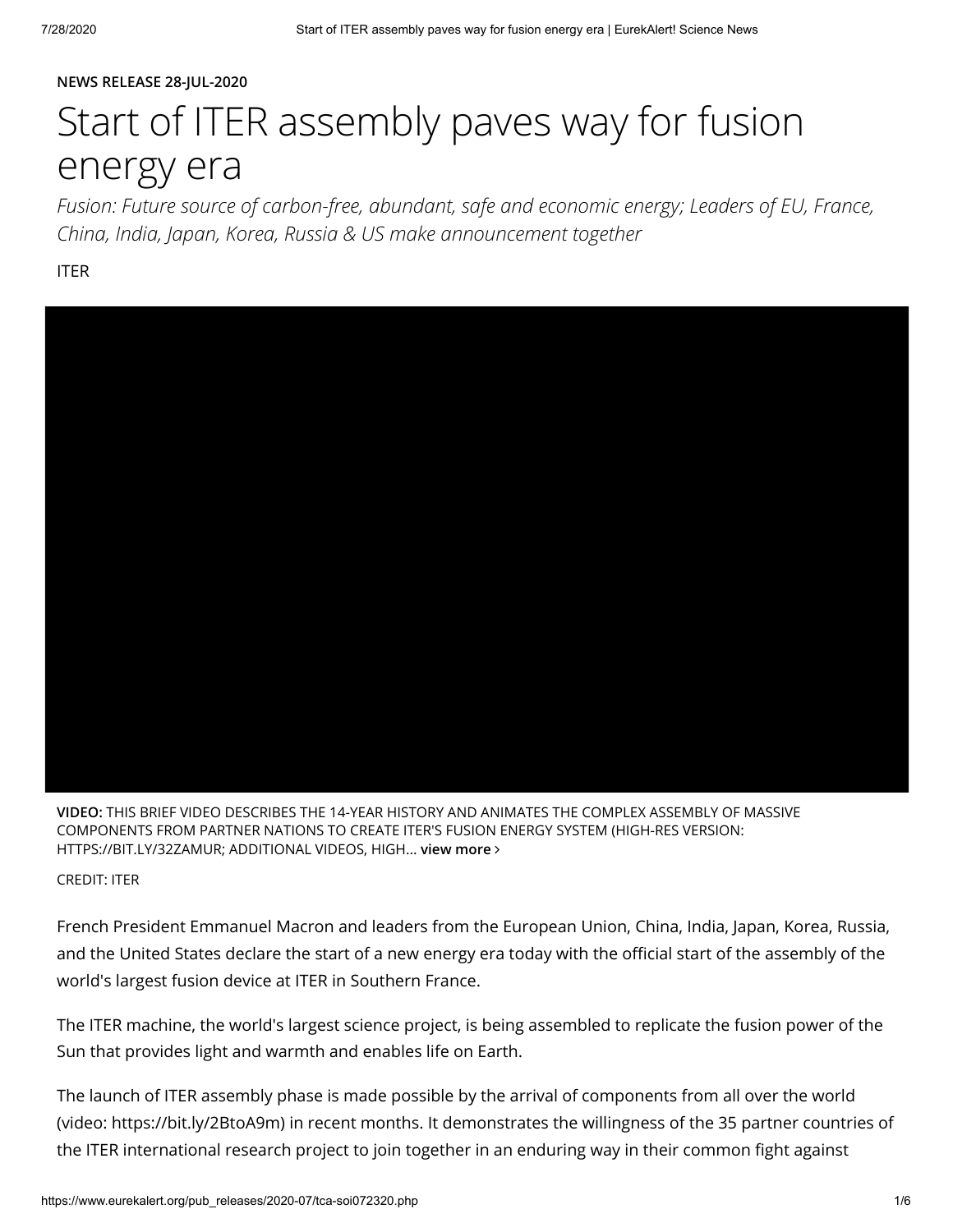climate change.

"I heartily congratulate the ITER Project," says Shinzo Abe, Prime Minister of Japan. "I believe disruptive innovation will play a key role in addressing global issues including climate change and realizing a sustainable carbon-free society."

Fusion provides clean, reliable energy without carbon emissions. Fusion is safe, with minute amounts of fuel and no physical possibility of a run-away accident with meltdown.

The fuel for fusion is found in seawater and lithium. It is abundant enough to supply humanity for millions of years. A pineapple-sized amount of this fuel is the equivalent of 10,000 tons of coal.

The cost of building and operating a fusion plant is expected to be similar to the cost of a nuclear fission plant, but without the large costs and long-term legacy of waste disposal.

When ITER is finished, it is expected that it will demonstrate that fusion power can be generated sustainably on a commercial scale.

#### The Promise

It is because of the remarkable promise of fusion that the ITER project was born: The 35 partner countries are the EU (plus the United Kingdom and Switzerland), China, India, Japan, Korea, Russia and the United States.

These nations, representing more than 50 percent of the world population and more than 80 percent of the global gross domestic product, have pooled their vast expertise and resources to build the first industrial-scale research fusion device.

France is the host country. The European Union with the United Kingdom and Switzerland is the host member, funding 45 percent of the cost of ITER. Each of the other members, U.S. China, Japan, Russia, India and Korea funds 9 percent.

About 90 percent of ITER Member contributions are made in-kind, adding international complexity to an already multifaceted machine, called a Tokamak (video: <https://bit.ly/2ZUSNr7>) for "magnetic Torus." When finished, the Tokamak will be made up of more than 1 million components.

Since the 1950s, when the concept of a Tokamak--magnetic confinement fusion--was first developed in the Soviet Union, fusion energy research has been an area of broad international collaboration.

In recent months, in preparation for the machine assembly, gigantic first-of-a-kind components have begun to arrive in France --in many cases weighing several hundred tons each and more than 15 meters long. The parts are the culmination of more than 5 years of fabrication in factories, universities and national laboratories all over the world.

The Tokamak components must meet very strict specifications. They must arrive in France on time, according to an intricate schedule.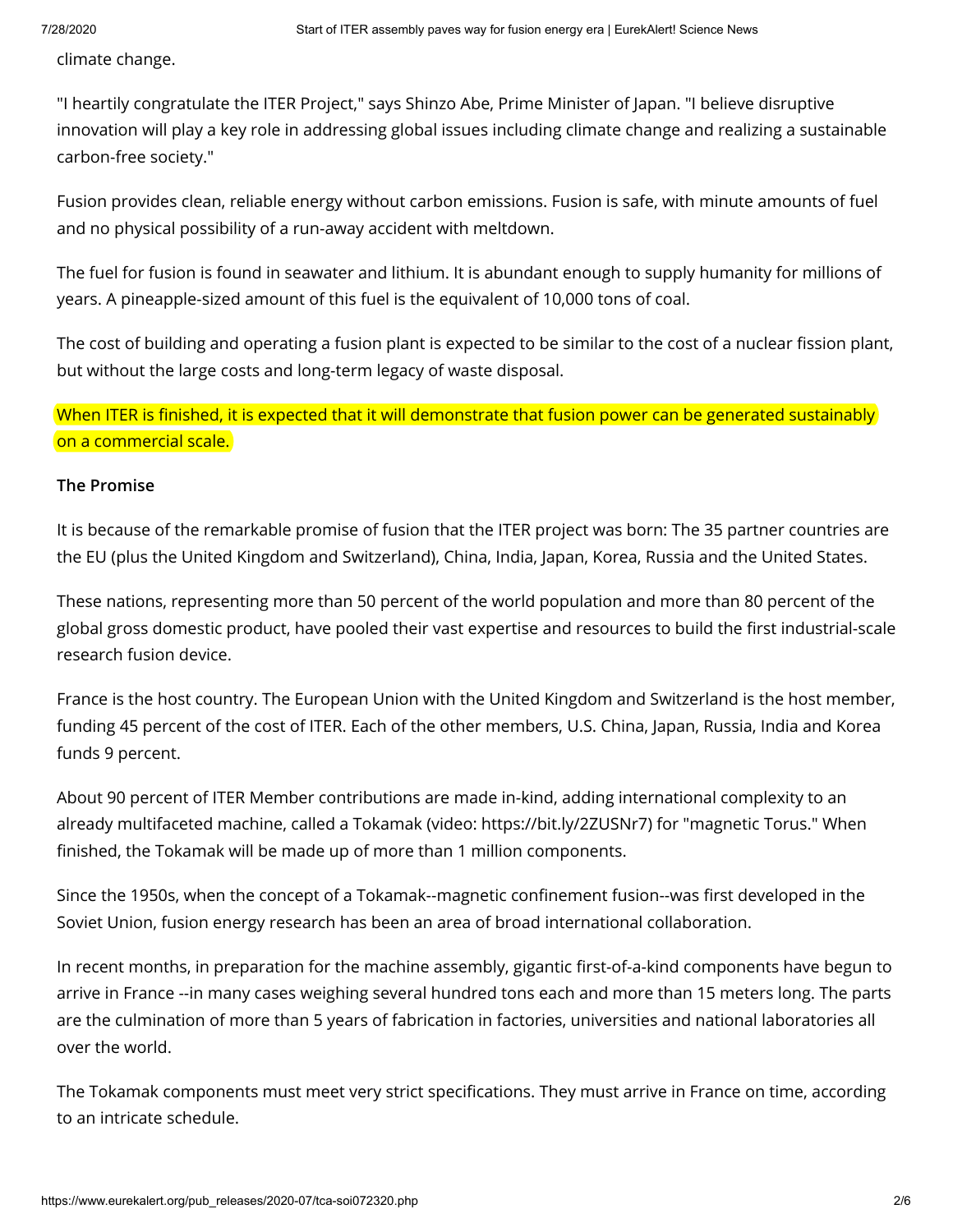"Constructing the machine piece by piece will be like assembling a 3-dimensional puzzle on an intricate timeline," says Dr. Bigot.

"Every aspect of project management, systems engineering, risk management, and logistics of the machine assembly must perform together with the precision of a Swiss watch," says Dr. Bigot. "We have a complicated script to follow over the next few years."

At end of this period, in December 2025, ITER scientists and engineers will launch "First Plasma," the initial event demonstrating machine functionality.

How much power will the ITER Tokamak provide?

The plant at ITER will produce about 500 megawatts of thermal power. If operated continuously and connected to the electric grid, that would translate to about 200 megawatts of electric power, enough for about 200,000 homes.

A commercial fusion plant will be designed with a slightly larger plasma chamber, for 10-15 times more electrical power. A 2,000 megawatt fusion power plant, for example, would supply electricity for 2 million homes.

Would fusion make a difference in the amount of CO $_2$  going into the atmosphere?

Fusion power plants are carbon-free; they release no CO $_2$ . But the benefit of fusion for the fight against climate change depends on how quickly these fusion plants are installed.

More than 70 percent of carbon emissions come from energy use; and more than 80 percent of energy consumption comes from fossil fuels.

"If fusion power becomes universal in complement to renewable energies, the use of electricity could be expanded greatly, to reduce the greenhouse gas emissions from transportation, buildings and industry," predicts Dr. Bigot. "Enabling the exclusive use of clean energy will be a miracle for our planet."

## Fusion: how it works

1. A few grams of deuterium and tritium (hydrogen) gas are injected into a huge, donut-shaped chamber, called a Tokamak.

2. The hydrogen is heated until it becomes a cloud-like ionized plasma (video: <https://bit.ly/2WNjRa4>).

3. The ionized plasma is shaped and controlled by 10,000 tons of superconducting magnets.

4. Fusion occurs when the plasma reaches 150 million degrees Celsius--ten times hotter than the core of the Sun.

5. In the fusion reaction, a tiny amount of mass is converted to a huge amount of energy.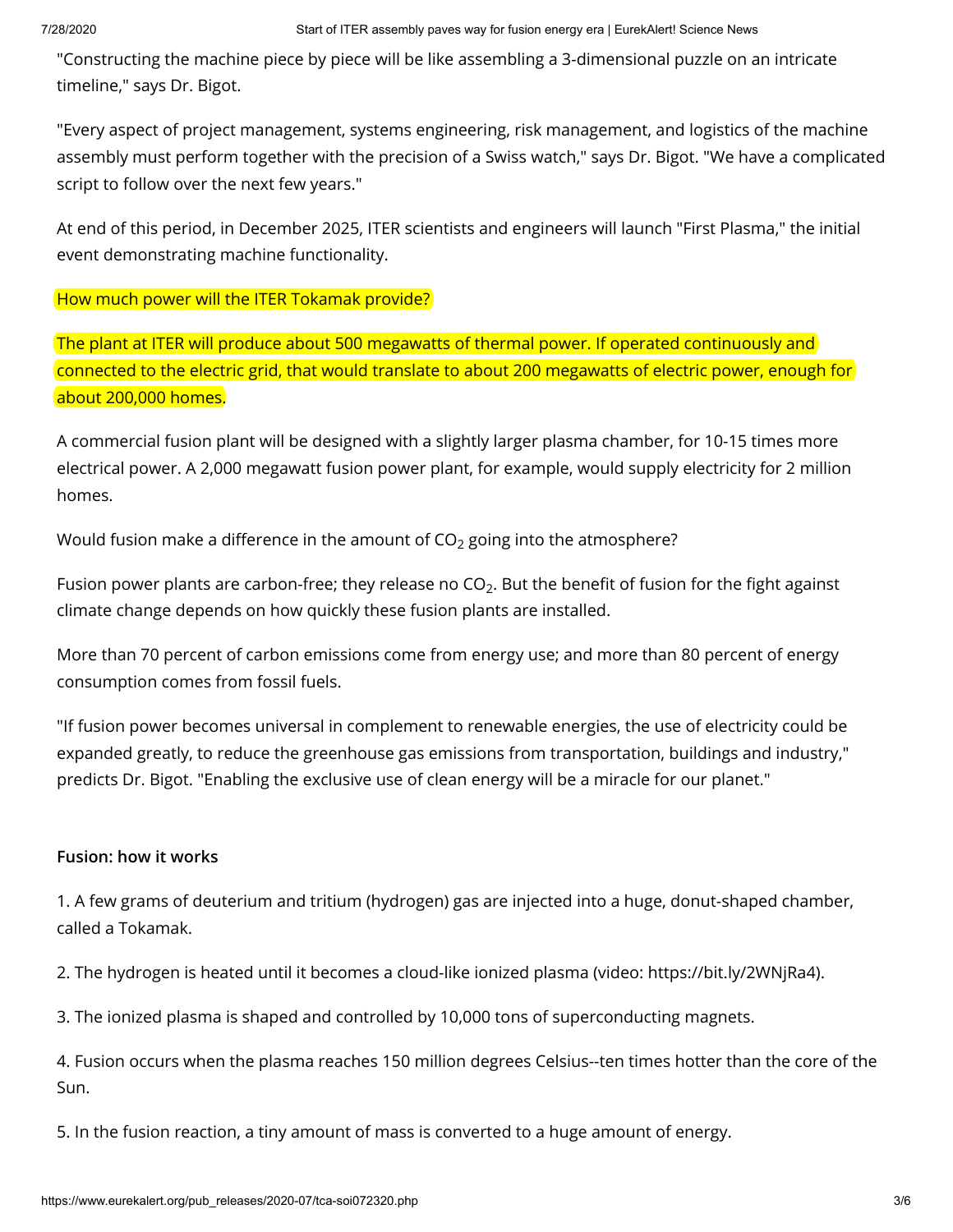6. The ultra-high-energy neutrons from fusion escape the magnetic cage and transmit energy as heat.

7. Water circulating in the walls of the Tokamak absorbs the escaped heat and makes steam. In a commercial plant, a steam turbine will generate electricity.

8. Hundreds of Tokamaks have been built; but ITER will be the first to achieve a "burning" or self-heating plasma.

### The Start of Assembly

#### Cryostat

Manufactured by India, the Cryostat is the "thermos" that surrounds the Tokamak Vacuum Vessel and superconducting magnets which confine the super hot plasma.

It is 30 meters (98.5') high and 30 meters (98.5') in diameter. It is the largest stainless steel vacuum chamber ever built.

It has four main pieces: the base, lower cylinder, upper cylinder, and top lid.

The lower cylinder is roughly the same dimensions as Stonehenge.

The Cryosat base section (video: <https://bit.ly/3hsKPeS>) weighs 1,250 tons. It is the heaviest ITER component. It was the first major piece to be inserted into the Tokamak Pit, in May. It was settled into position with an accuracy of under 3 millimeters.

#### ITER's magnets

ITER uses three closely integrated types of magnets to contain, control, shape, and pulse the 150 million degrees Celsius plasma.

In order to be superconducting, the magnets are cooled internally with -269 degrees Celsius liquid helium, the temperature of interstellar space.

#### Toroidal Field (TF) Coils

Manufactured by Japan and Europe with components coming from China, Korea and Russia, more than 40 companies are involved in the manufacture of the 18 Toroidal Field (TF) Coils (video: <https://bit.ly/2OSWZ4m>).

The function of the TF coils is to confine the ionized plasma particles. Each magnet is the height of a four-story building and weighs 360 tons.

The first two TF coils arrived at the ITER site in April from Japan and Italy.

## Poloidal Field (PF) coils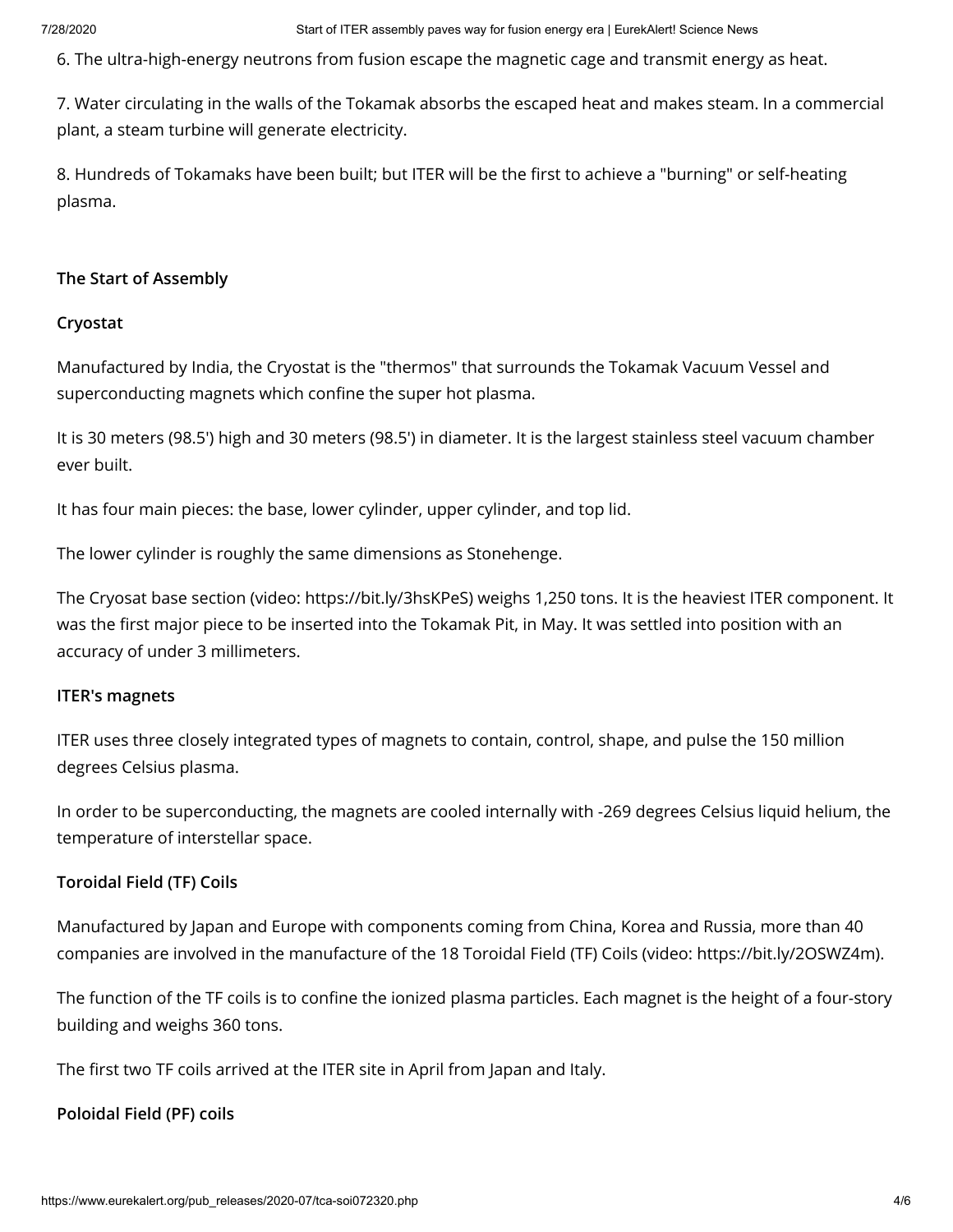Manufactured by China, Europe and Russia, these magnets are ring-shaped and will be situated outside the TF coil system. The PF coils shape the plasma and hold it away from the walls.

There are six PF coils, ranging in diameter from 10 to 24 meters (33' to 79') and weighing up to 400 tons.

The first PF coil arrived at ITER in May from China. The second, made by Europe, was manufactured onsite.

### Central Solenoid (CS)

Manufactured by the United States, this is the most powerful of ITER's magnets. It is sometimes called the "beating heart" of ITER because it will initiate a powerful current in the plasma in long pulses.

The Central Solenoid (video: <https://bit.ly/39lWkSu>) is being fabricated in six modules. When combined, it will be 13 meters (43') tall or 18 meters (59') with the support structure and will weigh one thousand tons.

It will have the magnetic power to lift an aircraft carrier.

The independently operating CS coil packs will create massive electromagnetic forces that pull in different directions. The support structures will have to withstand forces equal to twice the thrust of a Space Shuttle liftoff.

The first CS module will arrive at ITER in Fall 2020.

#### Vacuum Vessel

Manufactured by Korea (four sectors) and Europe (five) sectors, with the protruding port stubs supplied by Russia, the Vacuum Vessel (video: <https://bit.ly/2CJSKWl>) is a hermetically sealed, donut-shaped stainless steel chamber. Inside, the plasma particles spiral around continuously without touching the walls.

Forty-four openings or ports in the vacuum vessel provide access for remote handling operations, diagnostics, heating, and vacuum systems.

The blanket modules lining the inner surfaces of the vessel will provide shielding from the high-energy neutrons produced by the fusion reactions.

The volume of the plasma contained in the center of the ITER vacuum vessel (840 m<sup>3</sup>) is ten times larger than any previous tokamak.

The first vacuum vessel sector arrived in France on July 21, enabling the start of machine assembly.

Buildings and civil works across the ITER worksite, constructed by Europe, are about 75 percent complete. Here are three examples.

The Tokamak Building and Assembly Hall have been completed, joined by a 170-meter overhead crane rail supporting two 750-ton cranes that will transport and position components.